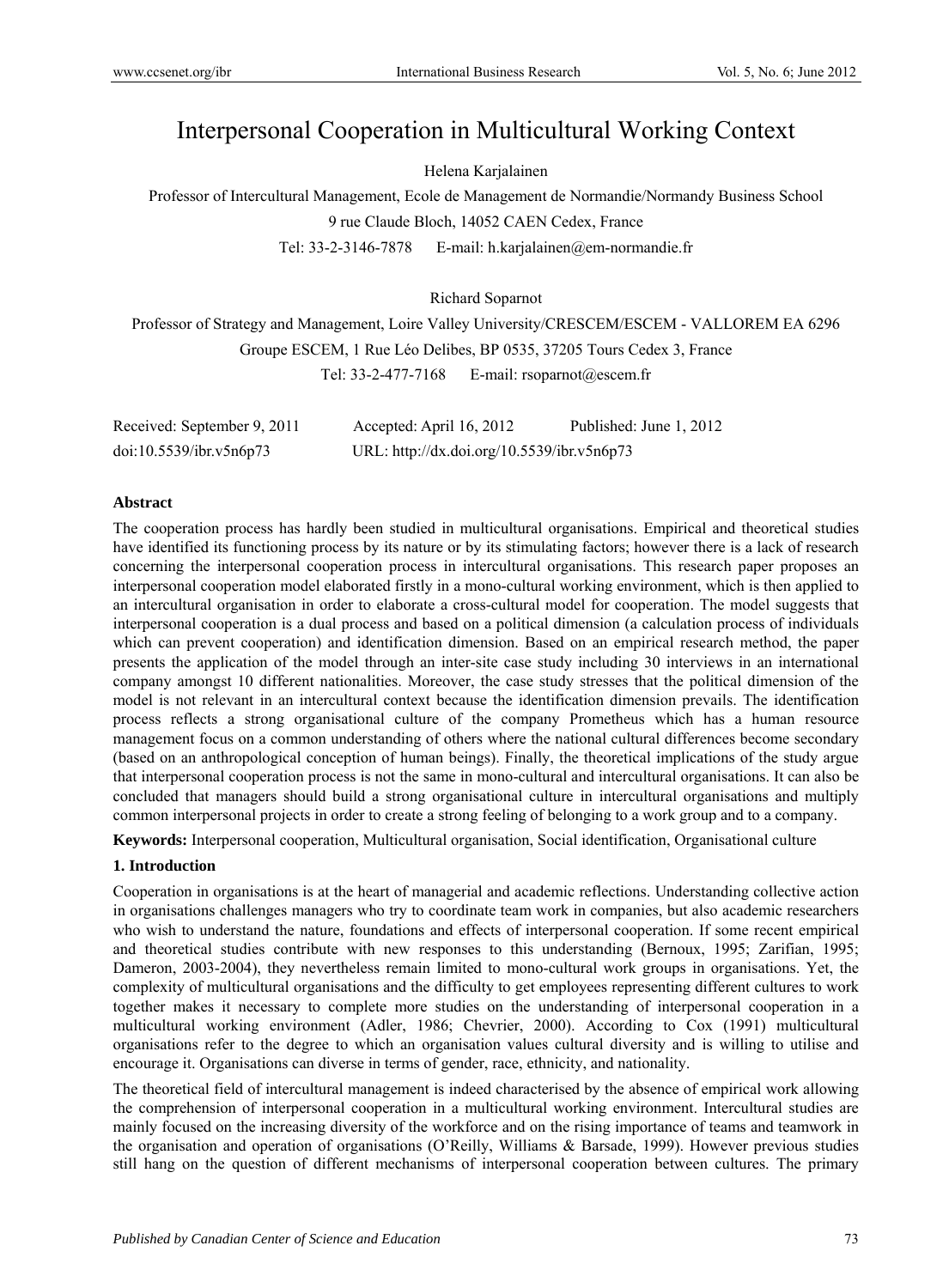purpose of this study is to extend previous research and in particular to examine if cultural differences influence cooperation between group members in multicultural work groups.

This article, based on an empirical interpersonal cooperation model recently developed in a mono-cultural context (first part), seeks to explore its validity in a multicultural context (second part) through a study on five multicultural work groups. The research data analysed proposes then a model for interpersonal cooperation in a multicultural working environment (third part). Our results suggest particularly the importance of the question of social identification as a main mechanism for cooperation. Finally, a discussion of these results and suggestions for further research are presented.

## **2. A Model for Interpersonal Cooperation in a Monocultural Working Environment**

According to De Bandt (1996), "*cooperation consists in working together for the realisation of a common objective*". In this sense, the individuals who work together accept to share their knowledge and their efforts in order to obtain an objective. Cooperation is then characterised by a common willingness to build something in common (Bercot & De Coninck, 2003). As Capul (1998) states, "*cooperation stays submitted to the only initiative of employees […]. Cooperation can be characterised as a bundle of ties voluntarily built between employees […]*". But what is the nature for these ties?

Dameron (2001; 2003; 2004) identifies two different dimensions for the cooperation process on the basis of her observation of several project groups in charge of developing new products in French car companies. Chédotel (2004) and Soparnot (2006) validate this typology following their empirical studies in French companies (including different activities such as the pharmaceutical industry and the car industry). These different studies confirm the existence of two factors for the interpersonal cooperation process. The first one, as qualified by Dameron is defined as a "*complementary cooperation*". This cooperative action is defined as a calculation process focused on the access to resources. In this cooperation process the strategy is linked to individuals' rationality. The second one, called a "*communal cooperation*", can be defined as belonging to a group where social exchanges characterise individuals' rationality.

## *2.1 The Complementary Cooperation Process*

According to Crozier and Friedberg (1977), the cooperation process between individuals questions collective action and in particular its relationship with individual actions because cooperation can be seen as a tension between collective action and individual conflict forces. These authors try to understand how an articulation can be realised between the two realities: individual liberty and the existence of organised and coherent systems. Organisational strategical analysis (Crozier & Friedberg, 1977) refutes theories which consider that individuals working in organisations can be assigned to a precise role with a rational behaviour. On the contrary, the individual uses a "limited rationality" which orientates his/her behaviour. This rationality is seen as an expression of a game strategy, a kind of totality of constraints to be discovered in a social and organisational context. The decisive element of behaviour is understood as a game of power and influence in which an individual takes part and through which he/she affirms his/her social existence. Here, the individual is no more subject to the rules but he/she is playing with them.

The relationships between individuals are considered above all as relations of power that secure to individuals the control of uncertain situations inherent to all systems of collective actions. The authors underline that "*collective action is not an unfounded exercise […]. The invented constructions of collective action can certainly redefine and rearrange problems; but neither their configurations nor their concrete modalities nor results can stay abstract of the property of the inherent structure; because the structure contains the most fundamental element which is uncertainty"* (Crozier & Friedberg, 1977). This is why individuals' behaviour must be analysed in terms of constraints and organisational opportunities.

The works of Crozier and Friedberg are the origins of the political approach to the cooperation process underlining individuals' power and division; interpersonal cooperation meaning in this context is a calculated behaviour. In this sense, cooperation means converging of interests, at least momentarily, linked to resources which are useful to the management of individuals' personal strategies. A calculated cooperation is founded on a social act of an action system containing opportunities and changing constraints. This is why cooperation can be defined as "*an indeterminate*, *non programmable and non prescribed process*" (Capul, 1998) because it depends first on individuals' political will. This political factor is not however the only explanation for the act of cooperation. It must be completed by an affective factor which can be described as a communal cooperation.

## *2.2 The Communal Cooperation Process*

Mayo (1933) indicated the importance of groups in understanding individual's socialisation (Note 1). Here, the individual exists as a human being who demonstrates his/her identity through different relations he/she has inside a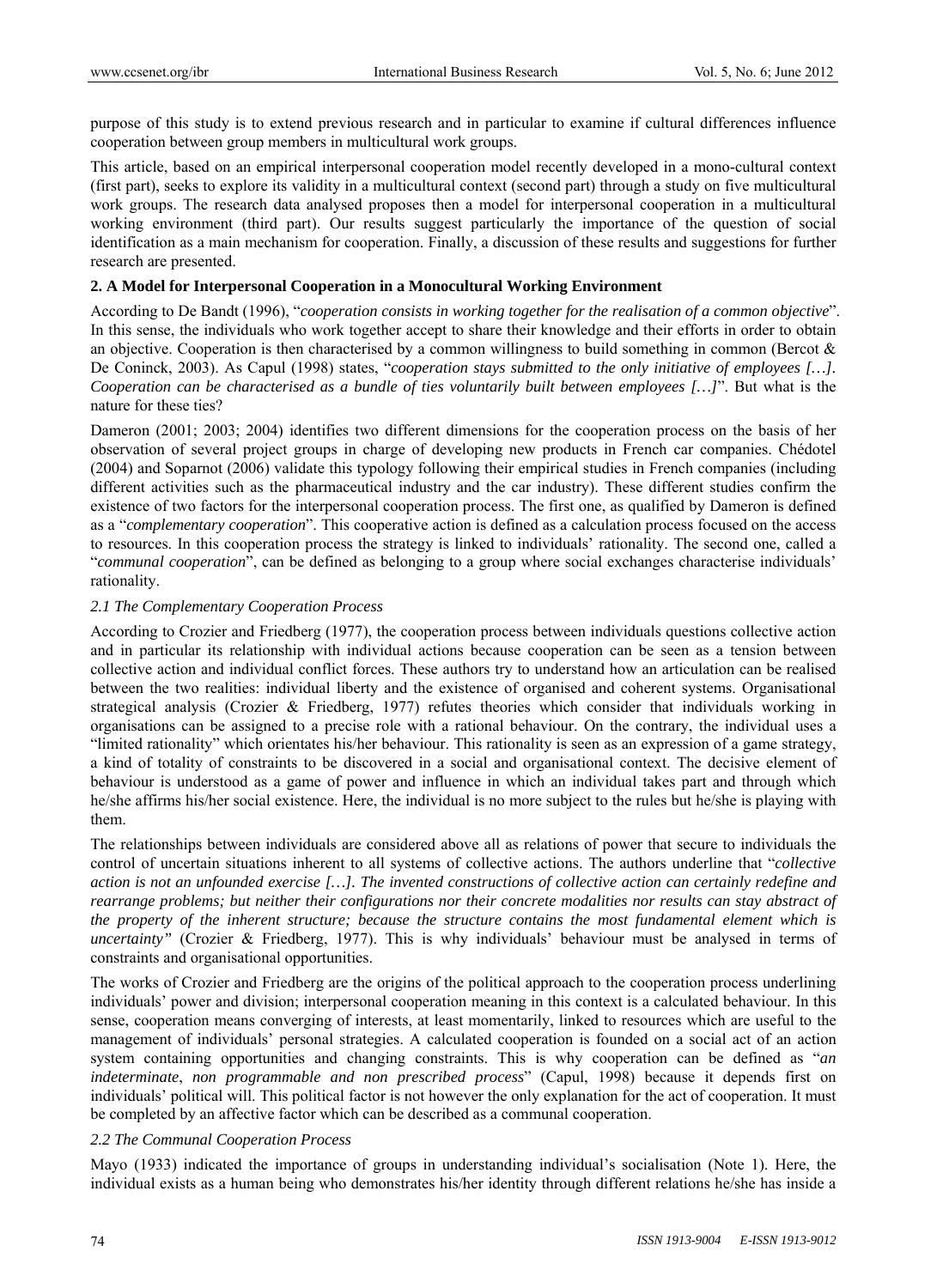group. To the question "who am I?" the individual answers by referencing to a group (or groups) to which he/she assigns his/her membership (Pratt, 2003). (Group membership is therefore at the heart of an individuals' identification process. This has been described as the theory of social identity or TSI as developed by Tajfel (1978), Elsbach (1999), Tyler (1999) and Pratt (1998; 2003).

According to TSI, the feeling of belonging to a social group (professional, age, gender, etc.) and being part of this group characterises an individual's identity (Tajfel, 1978). Therefore, the identification process reveals three phenomena: the individual considers himself/herself as a member of a group; he/she adapts his/her characteristics/stereotypes to the group in question and acts in a manner that distinguishes his group from others (Turner & Pratkanis, 1998). This kind of conformal behaviour and discrimination characterises individual's way to link to a group. The theory of social categorisation or TSC (Turner, 1987) extends then the TSI theory and refers to the method of elaboration of group borders (existence of *ingroup* and *outgroup*). According to TSC, the individual selects from the point of view of himself/herself social groups to which he/she gives prominent traits and to which he/she identifies himself/herself. These traits correspond to a prototype of the individual's values, rules and norms closest to his/her *self concepts*. In this sense, he/she keeps away from those groups whose prominent traits are too far from his/her conceptualisation of self. The TCS theory underlines however that the individual can arrange his/her conceptualisation of self in order to better correspond to another group's prototype. In other words, an individual's social identification is based on a perception of different groups (different categories) prominent traits and of a concordance of his/her own traits or conceptualisation of self.

The approach of the two theories (TSI and TSC) proposes then an interesting analysis on the interpersonal cooperation process (Chédotel, 2004). In terms of these theories, a collective final action (or cooperation) corresponds to a demonstration of a common identity in a group. Individuals develop and preserve a common identity when sharing the same objectives in a common interaction between members in a group (*ingroup*). Cooperation is then a way to be recognised as a member of a group (Tyler, 1999; Dubar, 2000). In the communal conception of cooperation acting together becomes fundamentally an identifiable resembling between individuals which characterises the group. The cooperation process is then the results of values, norms and common rules (prominent traits of a group) that depend on its existence and development. Therefore, cooperation is based on a rational identification (Dameron, 2004).

This double understanding of cooperation informs us about the foundations of cooperation and its nature (Figure 1). In a complementary approach, an individual's strategy explains the social link based on a particular interest and negotiation. In a communal approach, an individual's socialisation is the foundation for the cooperation relation in which an individual can reinforce his/her social identity. Moreover, these two cooperation logics are not mutually exclusive: they can be combined and mixed in order to translate the ambivalence of the cooperation phenomenon (Sainsaulieu, 1977; Dameron, 2004).

From now on, it will be examined how this interpersonal cooperation model, developed in a mono-cultural working environment, can be applied to a multicultural working context.

## **3. Research Methodology**

This part of the paper will present our research methodology and the source of the data.

## *3.1 Description of the Prometheus (Note 2) Company*

Prometheus is a global information company providing information for the financial services, media and corporate markets. While best known as one of the world's largest international multimedia news agencies, more than 90 % of its revenues derive from financial products including equities, fixed income, foreign exchange, term deposits and commodities and energy markets around the world. The firm was created in London in the  $19<sup>th</sup>$  century, today it consists of more than 200 agencies in 130 countries. These agencies employ around 15 000 members working in 19 languages, representing 123 different nationalities. The multicultural workforce represents professions such as journalists, engineers and administrative staff that work mainly in multicultural teams. The engineers are specialists in technical solutions and in programme installation (information software); administrative staff work as generalists or specialists with knowledge on risk management/solutions, treasury, asset management, investment banking and brokerage.

## *3.2 Description of the Multicultural Work Groups*

## 3.2.1 Team 1

The first group differentiates itself from the others because it is the only permanently based group where all employees work together with their team supervisor. Their permanent working situation seems to be favourable in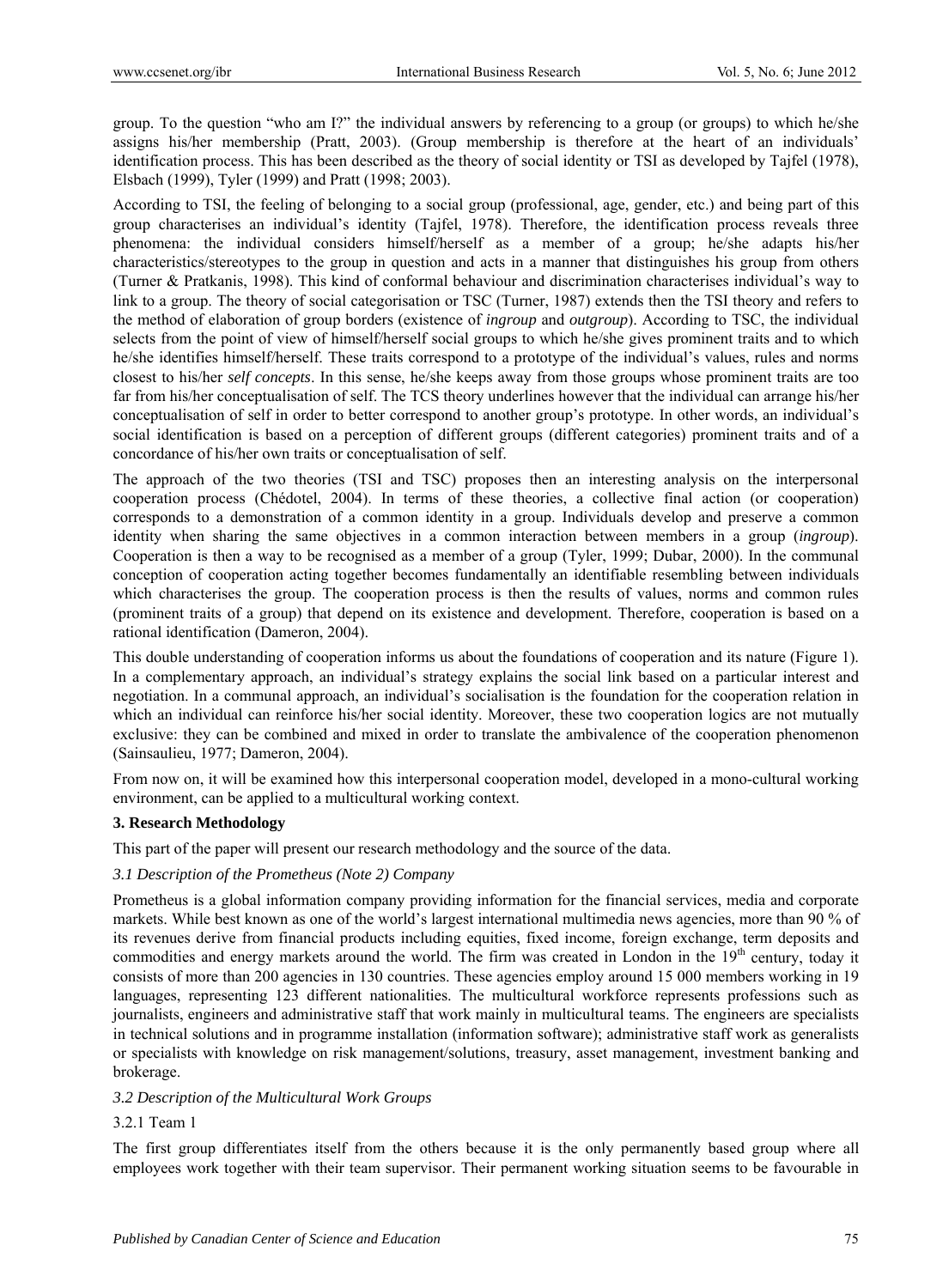creating interactions between employees, in developing exchanges and facilitating the circulation of information, being both formal and informal in the group. The group also engages activities outside working hours.

The members of the group represent different cultures (American, Luxembourg, Belgian Flemish and French). The small number of team members facilitates the unity in this group and prevents members from the same nationality from getting together (this is the case in bigger groups). In this kind of small group, the spatial, social and cultural proximity helps to create certain common motivations, emotions and values: *"I think it is very positive to work in a multicultural environment. We have no pressure between cultures. There are some stereotypes, of course, but the personality of the colleague is important, it goes beyond the national culture"*, says an account manager of Belgian Flemish nationality.

#### 3.2.2 Teams 2 and 5

The other two groups present quite a different situation compared to the first group. These groups are composed of engineers, who work most of the time in client firms and are rarely present in their local agency. Because of this working situation, the interactions are very limited between employees. Interactions between engineers are also constrained by the habits they choose to adapt in their professional lives: *"Communication is very formal between engineers, because they are between men"*, explains the French team supervisor in Luxembourg. It seems indeed that engineers are less "talkative" by nature and prefer communicating by informal way (mails, mobile phones). These two groups are also bigger in quantity of employees and this allows the employees of the same nationality to get together: *"The Luxembourg nationals like forming clans and they communicate in their native language. The same language unites them"*, says the French team supervisor. In spite of this mobile working situation of engineers, strong social ties can be observed with meetings after working hours or during lunch time.

As in the case of the first group, cultural differences seem to be balanced. Differences between engineers are more due to their profession than to different nationalities present in groups: *"Between engineers, there are cultural differences linked to their profession. Some engineers that have graduated from the most famous schools consider themselves to be the elite of the profession and separate themselves"*, states the French Marketing Manager in Paris. *"Actually, we observe some stereotypes amongst engineers, for example, the French engineers get together and consider themselves as the best in the world"*, notes the Human Resources Director in Luxembourg.

## 3.2.3 Teams 3 and 4 or the Virtual Teams

Compared to the "traditional" work groups the virtual groups are not only complex in their functioning but also in their interactions. They face problems associated with working conditions in virtual teams, such as the problem of trust related to the distance between employees. Employees working far away from their collaborators and meeting each other rarely lack socialisation and cannot develop mutual trust like employees working together on a daily basis: *"We have a problem of proximity; we seldom meet people with whom we work*. *Distance between people creates problems when they are of different origins. For example, it is difficult French and English employees to understand each other. How can you know that an Englishman never says no? His yes can mean no. It is easier to understand him when you face him"*, says the French team supervisor in Paris; *"We would like to meet our colleagues to get to know each other", because our discussions on phone are of purely "academic" interest"*. In spite of efficient means of wireless communications (internet, mobile phones, videoconferences) that connect employees daily *("We communicate essentially through mails or videoconferences – our communication is 80 % non verbal"*, states the team supervisor from the Brussels agency), these employees suffer from the physical distance from their collaborators. Obviously, the best technology cannot always replace the human presence in working relationships.

In the case of virtual teams, the culture variable can create more problems than in other teams: *"Distance creates difficulties when you work with other cultures"*, as explains the French sales professional in the Paris agency. According to this team supervisor, face-to-face meetings are necessary to understand colleagues from different cultures. We need to specify that the culture variable seems to create more problems in the case of team 4 based in the Paris agency than in the case of team 3 based in Luxembourg where it is hardly noticed by the employees. We understand that this situation depends a lot on the difference based on the group management and on the characters of managing directors (participative management versus IT management).

## *3.3 Research Methodology*

Our research methodology is based on an empirical approach close to ethnosociology (Chanlat, 2006). This approach directly contacts individuals and groups in the field by translating and analysing their perspectives, perceptions and interpretation of the surrounding environment. The methodology uses practical methods like ethnography to observe individuals. This is why we chose face-to-face interviews as an approach to meet individuals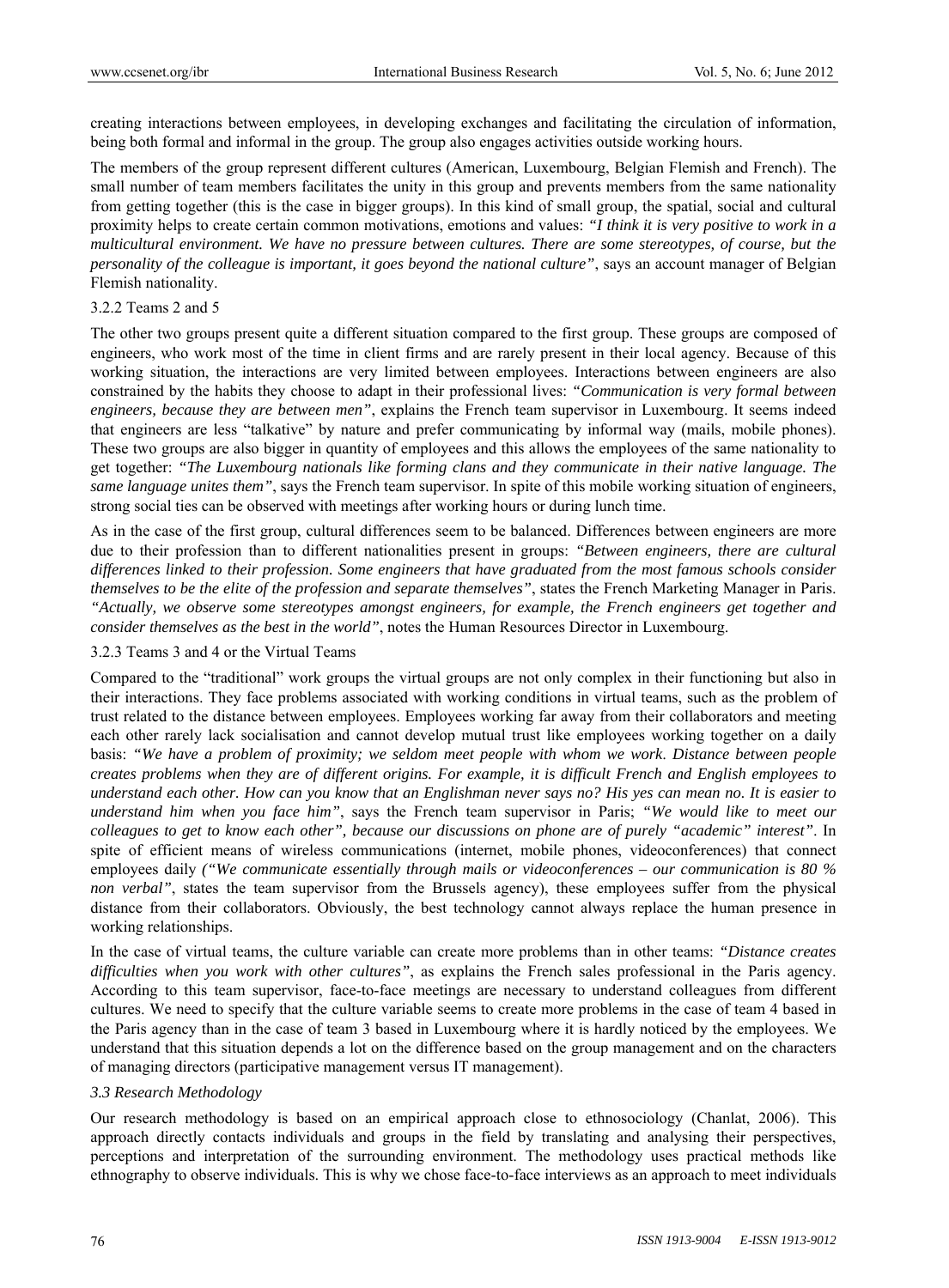in their working places and to understand the complexity of the multicultural environment. Our methodology enabled us also to observe through our inquiry the cooperation process between multicultural employees. Our data was collected in Prometheus Company between May-October 2005 and includes 30 interviews. These interviews were semi-directive and based on a "theme-question" guide prepared in advance. The individual interviews lasted between 30 minutes and 1 hour each. The data has been analysed afterwards with the inter-site cases method suggested by Miles and Huberman (2003).

The empirical research data is based on observation of five multicultural work groups. These work groups represent the types of group existing in Prometheus. In order to obtain interviews useful to our research meetings with employees were carefully planned in advance with the support of the management. The employees were able to participate in our inquiry on a voluntary basis inside chosen multicultural work teams. Each employee was interviewed alone, not in group, so that he (she) could express himself (herself) freely without being influenced by the surrounding group. The interviews took place inside each agency in question in order to respect the social and cultural proximity of the working environment.

The members of these multicultural work groups were interviewed in three different countries (Belgium, France and Luxembourg) including the employees representing 10 nationalities (Algerian, American, Belgian, British, Dutch, French, German, Greek, Italian and Luxembourg nationals). Additionally, three human resources directors participated in this investigation (Note 3).

Our research process may be described as follows:

1) Interviews with multicultural work groups situated in Luxembourg and Brussels. These groups were:

- a) A Sales Group composed of sales professionals. This team was based in Luxembourg.
- b) A Client Training Group composed of engineers and training specialists.

c) A Professional Service Group composed of engineers working with client firms.

The Client Training group and Professional Service group were mobile teams that worked in Luxembourg and Brussels. Six employees were interviewed in these multicultural work groups.

- 2) Interviews with two virtual teams. These groups were:
- a) A group of Risk Management professionals operating in eight countries. This team is managed by a Belgian Sales manager based in Luxembourg. The Manager coordinates the work of 20 employees in the team. Twelve members of the group were interviewed.
- b) A group of marketing specialists. This was a group of 40 people based in Paris. The manager of this team was French. Four employees of this group were interviewed.

#### **4. Results and Discussion**

In the multicultural working environment, as studied in the Prometheus Company, the cooperation process is based mainly on the factor of a common identity and this can be explained in terms of the second dimension of the model, communal cooperation. The cooperation process corresponds to a common identity that is developed and preserved by all multicultural employees. This common identity can be characterised in terms of a favourable perception of diversity and of a favourable recognition of others shared by the employees. It can be explained through HRM policies that are orientated awards building internal common values in the company. This very cohesive organisational culture has a homogeneous role in reducing the negative effects of cultural differences.

## *4.1 The Cooperation Process Based on a Common Identity*

"We are all the same" could be the slogan for the Prometheus employees. It seems that in the Prometheus Company there are no national identities but all identities converge to a common social identity developed inside the firm. Being a multicultural worker is seen here as a favourable factor that is encouraged by the identification process in the use of the same rules, values and norms inside work groups. This observation underlines the communal cooperation dimension and can be linked to the works of Tajfel (1978), Elsbach (1999), Tyler (1999) and Pratt (1998, 2003) and to the theory of social identity. Consequently, the employees adapt their behaviour to those of the group in order to resemble others. This suggests the relevance of the theory of social categorisation as a key element for analysing the cooperation process complementing the TSI.

## *The favourable perception of diversity*

In our analysis on interactions between individuals in multicultural work groups we focused on the part of the culture variable in these interactions. We had several questions in our inquiry on perception of culture, on perception of stereotypes and on the acceptance of others. As result, we could conclude that nearly all employees interviewed in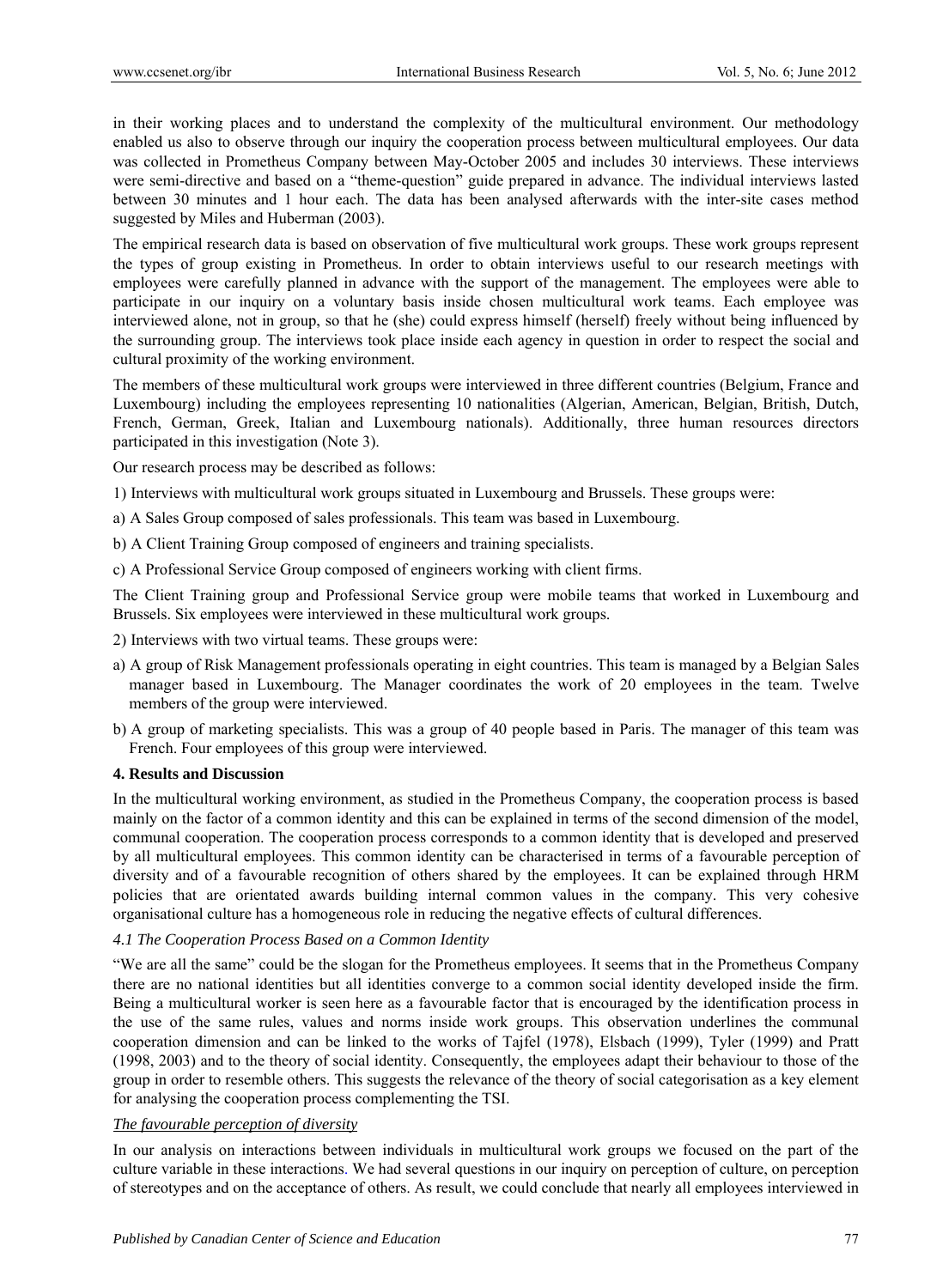different agencies around Europe had a positive attitude towards diversity in teams. Only three employees from the Paris agency (Team 3) expressed reservations about this issue. Their reservations can be explained by the fact that they had recently joined the company after a merger with a French firm and that they had in particular many language problems in their working environment.

Considering stereotypes in groups, most of the employees recognised that there are lots of stereotypes in interactions between colleagues. Here again, the members of the Paris team experiencing language problems distinguish themselves from others, because they have less contact with their colleagues. In general, these members ignore stereotypes. According to the employees, meetings reveal stereotypes between colleagues: *"The stereotypes are very present in our meetings, between French and Germans, for example, and between Belgians and Dutch. There is a belief that the Dutch are more professional than the Belgians",* Belgian (French) national from the Brussels Agency. Many stereotypes are linked to the behaviour of individuals representing neighbouring countries. *"We don't have any conflicts. Our Flemish and French speaking employees are the same at work. They stay very diplomatic. The Belgians are modest and the Dutch are more direct and transparent"*.

Despite the cultural differences that reveal through stereotypes, the employees consider things very positively: *"Working in a multicultural environment can only be positive,* says marketing commercial of Algerian nationality from Paris agency. *I think we must forget the stereotypes. We are not so different anyway. For me, it is a question of good sense. What counts is people, their lives, their reactions"*. The Sales director from Brussels underlines that working in a multicultural environment means learning all the time and adapting to situation: *"Working in a multicultural environment is not an obstacle, but it is a question of preparing and educating people. Managers must first be aware of cultural differences that exist between team members; afterwards it is a question of adaptation. For this, they must learn to know themselves and the others; they must go beyond stereotypes and share things with their collaborators also outside work"*.

Table 2 above shows that all the teams interviewed demonstrated a favourable perception of diversity in the company. For many, the multicultural working environment is a choice and enables a better understanding between oneself and the others. Many employees see it also as an opportunity to develop their language capacities and openness. Besides this favourable conception of diversity, we observed how the employees recognise others in groups. These interactions demonstrate employees' adaptability and facility in integration in the company because of the common identity developed between colleagues.

#### *The favourable recognition of others*

While considering the interview results on the perception of culture, on stereotypes or on the recognition of the others, we noticed an over-whelming tolerance that characterises the Prometheus employees. The impact of the positive attitude to diversity and the feeling of work satisfaction in this kind of environment are the factors that contribute to cooperation, argues Mrs Wagner, the Human Resources Director in Luxembourg: *"We have noticed that the multicultural working environment increases employees' performance in their daily work"*. The consequences of this common attitude towards the multicultural environment can also be translated as a common behaviour that characterises Prometheus employees. As we noted above, this common behaviour gives a strong common identity to the whole staff of Prometheus, because it gathers together all different cultural identities and goes beyond national culture. The characteristics of this Prometheus culture (defined as an organisational culture according to Schein, 1992) can be described through four aspects as follows:

(1) Despite the strong common culture of the company, conflicts exist in the company (mostly related to language problems) but these situations are limited and rarely disturb cooperation in teams. Many employees think that the colleague's cultural background is not connected to the conflicts: *"There are some problems in teams, but they are not related to cultures […] they are more due to individual characters and personalities"*, French supervisor of engineering team; *"Everything depends on the personality of the colleague"*, Belgian engineer. Most of Prometheus employees prefer to talk about "*momentary tensions*" or "*misunderstandings*" instead of conflicts: *"Sometimes, we have some difficulties in understanding each other"*; *"If we know each other's customs, there are less problems"*, team supervisor in Brussels; *"I would rather talk about confusions or conflicts of interests related to the work not to the persons in question"*, Dutch Sales professional.

(2) Even if the strong organisational culture amplifies the perception of the difference between nationalities, it does not prevent the presence of the stereotypes.

(3) In general, the employees' reactions confirm an overall satisfaction with their working environment. Different factors contribute to this: curiosity about other cultures and a sense of personal enrichment as a result of contacts with members of other cultures.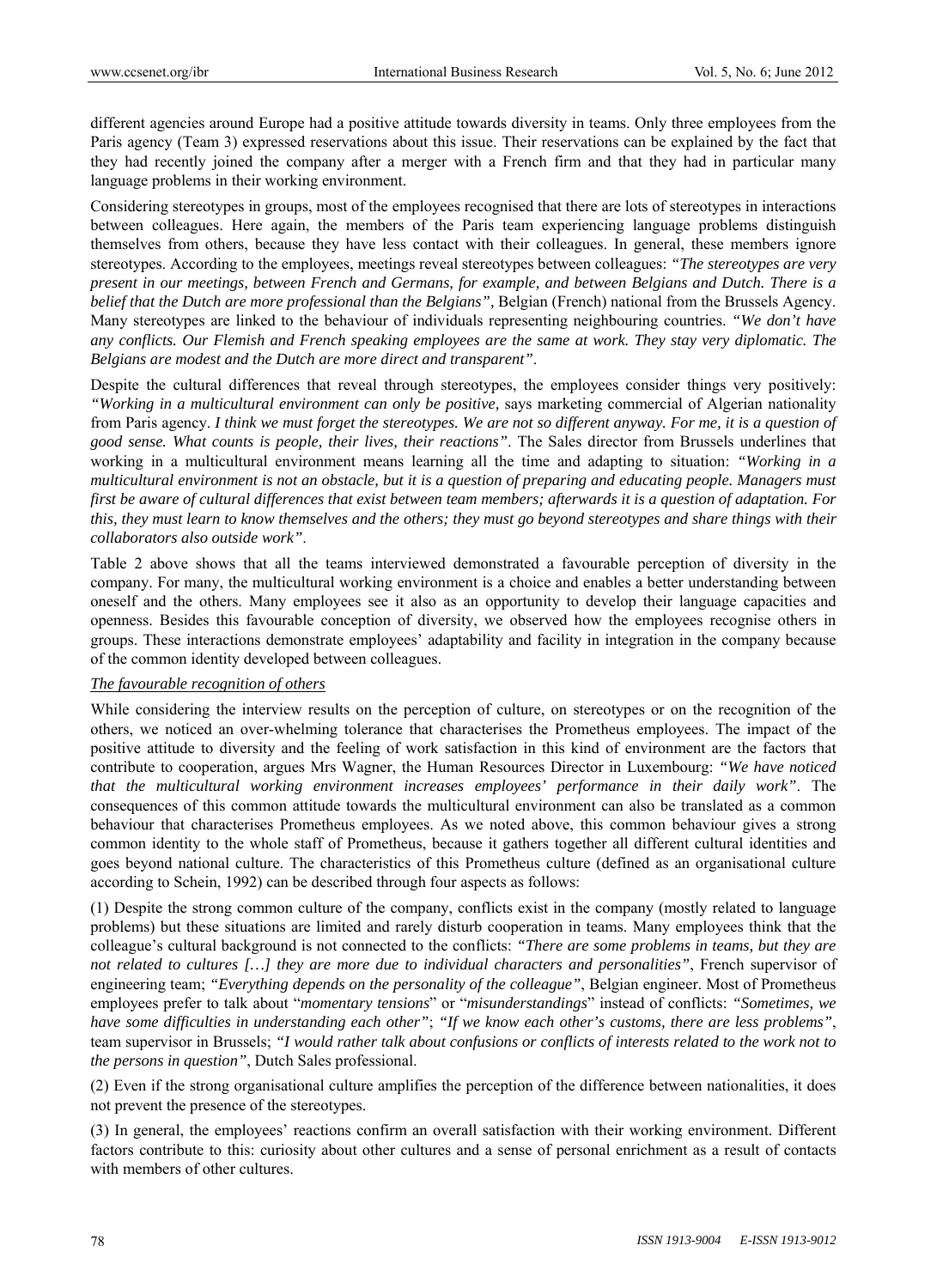(4) Our data shows that the organisational culture of Prometheus is based on a universal conception of human beings (in its anthropological meaning) which considers all individuals defined in origin by common biological characteristics. In other terms, as Hall (1971) puts it, this theory defines first a universal basis for understanding human beings physiologically, to which cultures confer a structure and a signification. Many employees interviewed shared the conception saying: *"People are different, it is a question of personality",* or *"The personality of the colleague goes beyond his national culture"*. This kind of conception not only gives a favourable perception of diversity but also enables everyone to recognise their place in it. As result, it is more important for Prometheus employees to know other colleagues as individuals – by their personality and character – than to refer to their national culture, which in this case becomes a secondary factor ("*The personality is more important than the national culture*", Belgian (Flemish) Sales professional; "*The personality is important, one's life, one's reactions*", Algerian marketing professional).

In conclusion we believe that this organisational culture is (1) a common conception which does not exclude conflicts but limits their development; (2) contains still stereotypes but through a common conception, individuals act with more comprehension and tolerance; (3) seems to contribute to make internal integration easier, and (4) is the basis for the recognition of others and therefore a basis for acceptance and integration without discrimination. This organisational culture seems to be very tolerant and rational where the employees control different situations (even difficult ones). During the interview analysis we observed rationality and diplomacy in the responses given by employees. We think that this is due to the level of employees' education, to their social background and to their capacity in evolving in an international environment. We should not forget that the Prometheus multicultural environment is a result of a very careful recruitment process where Human Resources have chosen a certain type of person capable of working in this particular environment.

## *4.2 The Anthropological Conception of Interpersonal Cooperation as a Management Tool*

The universal conception of human beings can be seen in the centre of the general policies for multicultural Human Resources Management in Prometheus. This policy is the basis for assembling cultural differences without discrimination. All management practices (recruitment, intercultural training/coaching and conflict management (Note 4)) and tools (recruitment tests, different intercultural training programmes, participative management and mediation) contribute to promote the organisational culture and the acceptance of the multicultural environment in the company. As the study reveals, HRM operates on different levels in the organisation: (1) on an organisational level: it seeks to assemble differences (different cultures and professions) through "smart working" policies by arranging favourable working conditions; (2) on a human resources management level: where it applies different practices and tools that contribute to cooperation between cultures; and (3) by constructing an organisational culture that aims to gather together different cultures and different cultural identities (to promote a global common identity). Due to the strong organisational culture, there seems to be fewer conflicts in the firm and as noted above; these are not usually connected to any particular culture. They are related more or less to different personalities or characters. This common identity characterises Prometheus employees interviewed in six different agencies in Europe.

In other words, Prometheus promotes behaviour that leads to goal congruence. It aims to obtain a maximum cooperation in teams, by respecting all differences. This approach seeks to integrate employees into a global system (Note 5). It is transmitted to the staff through organisational learning (Argyris  $\&$  Schön, 1978) and through groups (Mayo, 1933) which have an important role in identification, learning and control. *"Working in teams is important, because it allows sharing the same information; it binds everybody to contribute to the team performance in order to obtain the same result; it functions through common objectives that all members must obtain"*, Human Resources director in Luxembourg. According to Brechet (1997), workers, individuals and groups, learn through organisational learning, they create and maintain new models and behaviours with their affective, cognitive and relational components. Our empirical study shows that a common behaviour can become also a source of motivation for employees and can contribute to cooperation in teams – to cooperate is a way of being recognised as a member of a group (Tyler, 1999; Dubar, 2000). In other words, once cultural differences are respected and well integrated to the system, the cultural factor is an accelerator for cooperation. *"Actually, when you come into contact daily with individuals representing different nationalities, it is a permanent work of research on yourself. […] Employees working in this kind of multicultural environment, develop their openness to differences, accepting more easily for example introduction of new materials for work, new projects, new types of management and above all are capable of changes inside our organisation"*, Human Resources director in Luxembourg.

## **5. Conclusion**

There are few studies of the cooperation process in multicultural organisations. This paper examines the interpersonal cooperation process in a multicultural working environment through an inter-site case study. It is based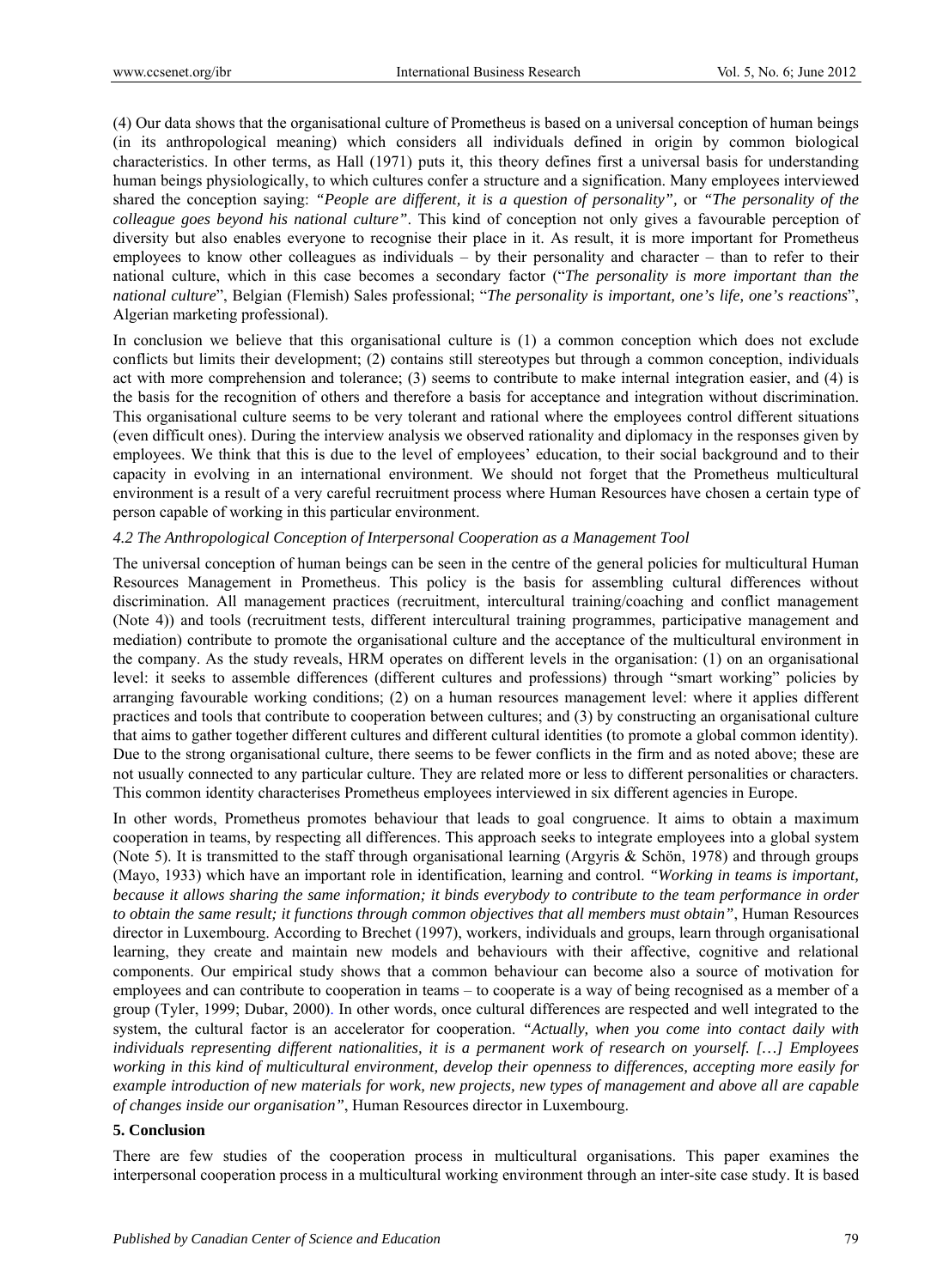on an empirical cooperation model validated in a mono-cultural company, it seeks to explore in what extent this model can be applied to an international company.

Our study shows that in the case of Prometheus the interpersonal cooperation process is founded on the factor of a common identity and therefore can be explained in terms of the second dimension of the cooperation model by communal cooperation. The five multicultural work groups studied demonstrate a high level of cooperation despite their differences in intensity of interactions, group management and conflict management. The end result corresponds to a common identity that is developed and preserved in the company through efficient Human Resources Management. By respecting all cultural differences, goal congruence is privileged. Our study extends previous research on the interpersonal cooperation process because it underlines the primary role of the identification factor in interpersonal cooperation between multicultural employees. Therefore, it seems clear that cultural diversity in work groups influences cooperation between members by intensifying the role of the social identification dimension.

Broadly, this study provides an example of interpersonal cooperation in an international context that practitioners can apply in diverse work groups. In particular, managers and members of international teams can take comfort in knowing that a favourable perception of diversity and the recognition of others facilitates integration and increases the satisfaction of multicultural employees in a company. Therefore, there is also a basis for expecting less conflict situations in a company founded on cultural differences. For this, the role of the HRM policies developing common values is important and maintains interpersonal cooperation in the multicultural organisation. Anticipating such a possibility in international organisations helps managing cultural differences successfully.

Due to the scale of the study it would be difficult to generalise our theoretical and managerial findings. Further research should be conducted to determine if our conclusions are valid in wider context. A further point concerning future research is that it would be necessary to enlarge the study beyond Europe to see if our conclusions can cover the whole Prometheus organisation in America, Asia and the Middle East, because our actual conclusions are based on Prometheus' European agencies. What would be the results if the rest of the world was included? Would the influence of other cultures change the global human resources management attitude of Prometheus, or could we still conclude on the efficiency of Prometheus management process and its tools. In the longer term, it would be possible also to examine if some of the Prometheus management tools and practices can be transferred to other international companies.

#### **References**

Adler, N. (1983). Organizational Development in a Multicultural Environment. *Journal of Applied Behavioral Science, 19*(3), 349-365. http://dx.doi.org/10.1177/002188638301900311

Adler, N. (1986). *International Dimensions of Organizational behaviour*. Boston, MA: PWS-Kent Publishing Company.

Argyris, C., & Schön, D. (1978). *Organizational learning*. Reading, MA: Addison-Wesley.

Bercot, R., & De Coninck, F. (2003). Que devient le travail collectif dans des groupes entrecroisés et transitoires. *Gérer et comprendre, 72*, 69-78.

Bernoux, P. (1995). *La sociologie des entreprises.* Paris: Edition Seuil.

Brechet, J.-P. (1997). Les structures: leur importance, leur inertie, leur flexibilité. *Cahiers 1997*. University of Nantes, 17-31.

Capul, J-Y. (1998). Des organisations transversales à la coopération dans l'entreprise. *Les cahiers français, 287*, 57-65.

Chanlat, J.-F. (2006). La recherche en gestion et les méthodes ethnosociologiques. dans P. Roussel et F. Wacheux, *Management des ressources humaines, Méthodes de recherche en sciences humaines et sociales*. Bruxelles, De Boeck, 159-175.

Chédotel, F. (2004). Avoir le sentiment de faire partie d'une équipe: de l'identification à la coopération. *Management, 7*(3), 161-193.

Chevrier, S. (2000). *Le management des équipes interculturelles*. Paris: PUF.

Cox, T. H. (1991). The Multicultural Organization. *The Executive, 5*(2), 34-48. http://dx.doi.org/10.5465/AME.1991.4274675

Crozier, M., & Friedberg, E. (1977). *L'acteur et le système.* Paris: Edition Seuil.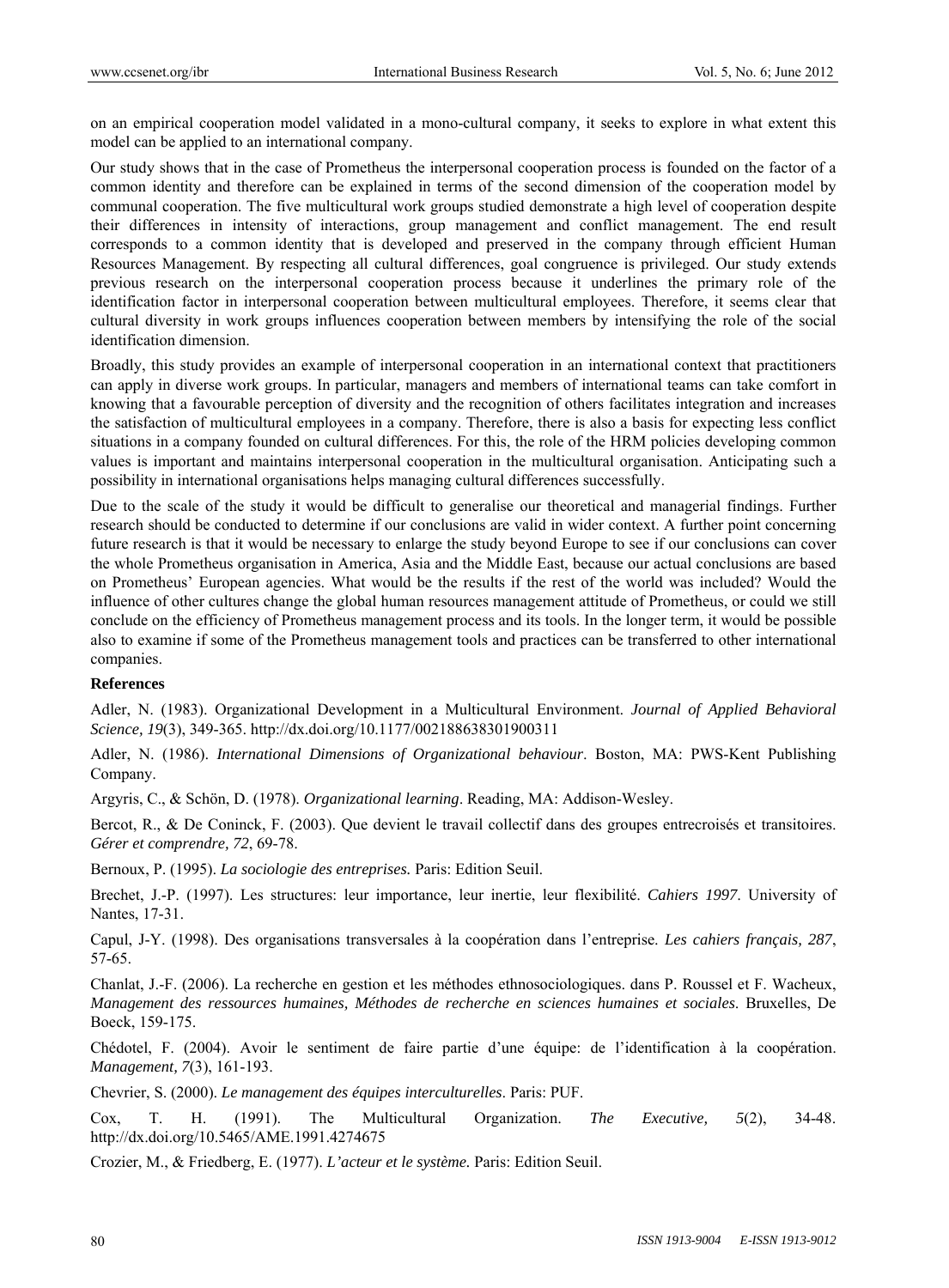Dameron, S. (2001). Les deux conceptions du développement des relations coopératives dans l'organisation. *AIMS Conference,* Québec, Canada.

Dameron, S. (2003). Structuration de la coopération au sein d'équipes projet. *AIMS Conference,* Sfax, Tunisia.

Dameron, S. (2004). Opportunisme ou besoin d'appartenance? La dualité coopérative dans le cas d'équipes projet. *Management, 7*(3), 137-160.

De Bandt, J. (1996). Coopération, accords interentreprises, concurrence. In J-L. Ravix (Ed.), *Coopération entre les entreprises et organisations industrielles* (pp. 195-229). Paris: CNRS Edition.

Dubar, C. (2000). *La crise des identités. L'interprétation d'une mutation*. Paris: Presses Universitaires de France.

Elsbach, K. (1999). An expanded model of organizational identification. *Research in organizational behaviour, 21*, 163-180.

Hall, E. T. (1971). *La dimension cache* (Hidden dimension). Paris: Edition Seuil.

Lewin, K. (1959). *Psychologie dynamique*. Paris: PUF.

Mayo, E. (1933). *The Human Problems of an Industrial Civilization*. New York: Mac Milan.

Miles, M., & Huberman, M., (2003). *Qualitative Data Analysis, An Expanded Sourcebook*. Brussels: De Boeck.

O'Reilly, C. A., Williams, K. Y., & Barsade, S. (1999). The Impact of Relational Demography on teamwork: when differences make a difference. *Academy of Management Proceedings,* Chicago.

Pratt, M. G. (1998). To Be or Not to Be? Central Questions in Social Identification. In D. A Whetten & P. C. Godfrey (Eds.), *Identity in organizations: Building Theory Through Conversations* (pp. 171-207). Sage Publications: Thousand Oaks.

Pratt, M. G. (2003). Dinsentangling Collective Identities. In J. T. Polzer (Ed.), *Research on Managing Groups and Teams* (5: Identity Issues in Groups, pp. 161-188). Greenwich: JAI Press.

Sainsaulieu, R. (1977). *L'identité au travail, Les effets culturels de l'organisation*. Paris: Presses de la FNSP.

Schein, E. H. (1992). *Organizational Culture and Leadership*. San Francisco: Jossey-Bass Publishers.

Soparnot, R. (2006). *La coopération inter-individus: le cas de la gestion de projet dans le secteur automobile.* 15ème Congrès de l'Association Internationale de Management Stratégique (AIMS), Annecy.

Tajfel, H. (1978). Social Categorization, Social Identity and Social Comparisons. In H. Tajfel (Ed.), *Differentiation Between Social Groups: Studies in the Social Psychology of Intergroup Relations (pp. 61-76). London: Academic* pressn.

Turner, J. C. (1987). A self-categorization theory. In J. C. Turner, M. A. Hogg, P. J. Oakes, S. D. Reicher & M. S. Wetherell (Eds.), *Rediscovering the social group: A self-categorization theory* (pp. 42-67). Oxford, England: Blackwell Publishers.

Turner, M. E., & Pratkanis, A. R. (1998). A social Identity Maintenance model of Groupthink. *Organizational behaviour and Human Decision Process, 73*(2/3), 210-235. http://dx.doi.org/10.1006/obhd.1998.2757

Tyler, T. R. (1999). Why people cooperate with organizations: an identity-based perspective. *Research in Organizational Behaviour, 21*, 241-246.

Zarifian, P. (1995). *La nouvelle productivité*. Paris, Edition L'harmattan.

#### **Notes**

Note 1. This conception of human behaviour is also defended by Emile Durkheim. For Durkheim a human being is a passive *homo sociologicus;* his behaviour is a consequence of social reasons. See also Raymond Boudon in «*La logique du social*» where this author proposes a similar discussion.

Note 2. The real name of the company will not be revealed in order to preserve confidentiality.

Note 3. The Global Human Resources Director from London, responsible for three continents, of British nationality; the Director for the Paris agency, of French nationality and the Director for the Luxembourg agency, also of French nationality.

Note 4. The conflict management policy is very clear for the managers; they have to know their team members and manage them (as stated by the Global Human Resources Director from headquarters in London).

Note 5. For Adler (1983), this kind of organisation is called "synergistic organisation". It recognises cultural differences and their consequences.